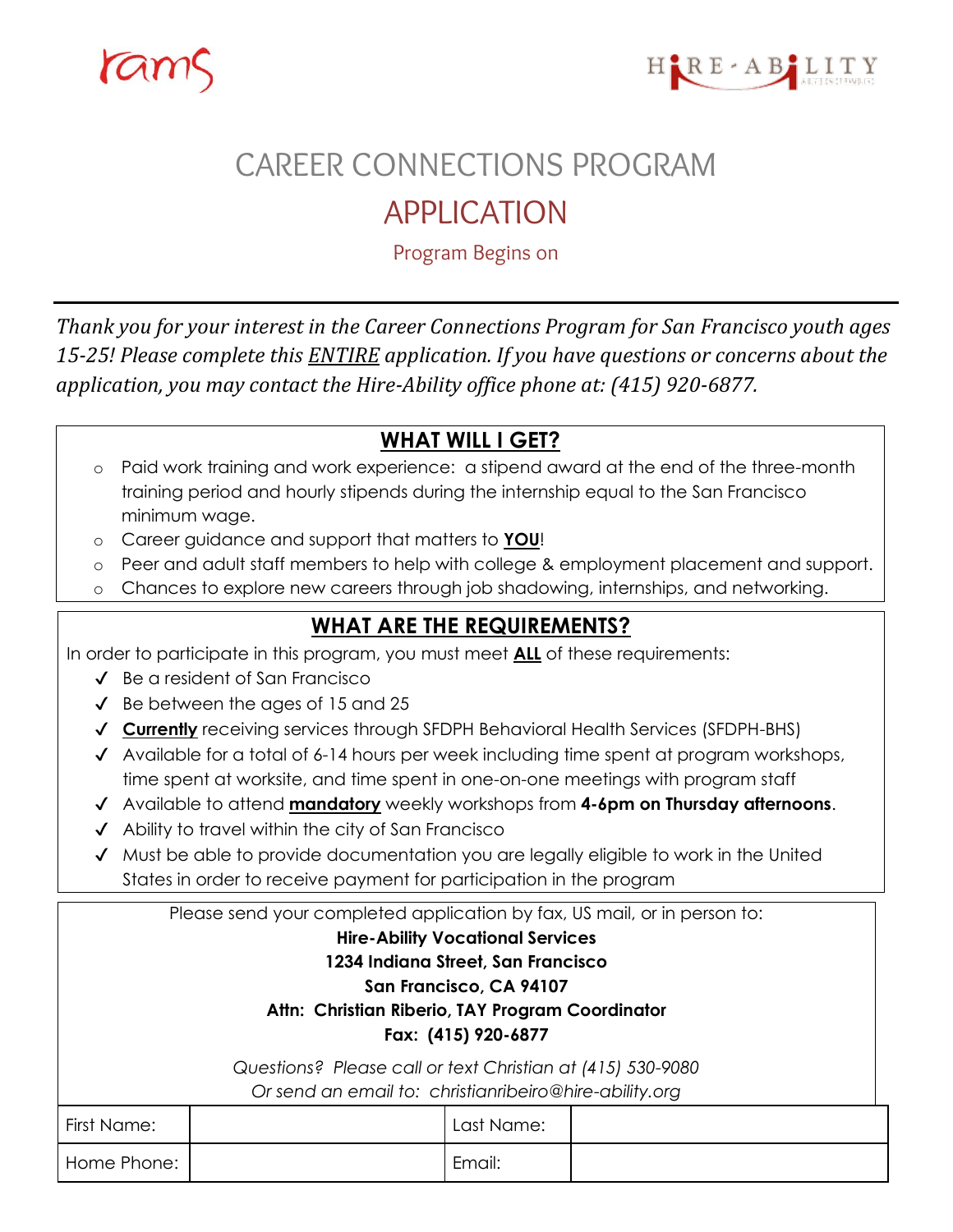



| Cell Phone:                                                                                                                                                                                                                                                  |                                                                                                              | Date of Birth:       |                                                                                                             |  |  |  |  |
|--------------------------------------------------------------------------------------------------------------------------------------------------------------------------------------------------------------------------------------------------------------|--------------------------------------------------------------------------------------------------------------|----------------------|-------------------------------------------------------------------------------------------------------------|--|--|--|--|
| Address:                                                                                                                                                                                                                                                     |                                                                                                              | City, State,<br>ZIP: |                                                                                                             |  |  |  |  |
|                                                                                                                                                                                                                                                              | What is the best way to contact you? (Click on box to select.)                                               |                      |                                                                                                             |  |  |  |  |
|                                                                                                                                                                                                                                                              | $\Box$ Cell / $\Box$ Home Phone / $\Box$ Email / $\Box$ Other:<br>Who can we contact if we cannot reach you? |                      |                                                                                                             |  |  |  |  |
| Name:                                                                                                                                                                                                                                                        |                                                                                                              | Phone:               |                                                                                                             |  |  |  |  |
| <b>Program Requirements</b> (click on box to select one)                                                                                                                                                                                                     |                                                                                                              |                      |                                                                                                             |  |  |  |  |
| 1. Are you currently a San Francisco resident? $\square$ Yes $\square$ No                                                                                                                                                                                    |                                                                                                              |                      |                                                                                                             |  |  |  |  |
|                                                                                                                                                                                                                                                              | 2. Are you currently receiving services through BHS?<br>$\Box$ Yes $\Box$ No $\Box$ Not sure                 |                      |                                                                                                             |  |  |  |  |
|                                                                                                                                                                                                                                                              |                                                                                                              |                      | If you are not currently receiving services through BHS, please call (415) 503-4730 for linkage to services |  |  |  |  |
| 3. Are you able and willing to commit to the nine-month long program?<br>$\Box$ Yes $\Box$ No                                                                                                                                                                |                                                                                                              |                      |                                                                                                             |  |  |  |  |
| 4. Are you available to work 6-18 hours per week and to attend weekly workshops from 4-6pm<br>on Weekday afternoons? $\Box$ Yes $\Box$ No                                                                                                                    |                                                                                                              |                      |                                                                                                             |  |  |  |  |
|                                                                                                                                                                                                                                                              |                                                                                                              | <b>References</b>    |                                                                                                             |  |  |  |  |
| Please provide two references. One reference may be the therapist/counselor who referred you<br>to this program. The other should be an adult who is NOT a family member—such as a teacher,<br>school counselor, or coach.                                   |                                                                                                              |                      |                                                                                                             |  |  |  |  |
| Reference #1                                                                                                                                                                                                                                                 |                                                                                                              |                      |                                                                                                             |  |  |  |  |
| Name:                                                                                                                                                                                                                                                        |                                                                                                              | Phone:               |                                                                                                             |  |  |  |  |
| Relationship to You:                                                                                                                                                                                                                                         |                                                                                                              | Email:               |                                                                                                             |  |  |  |  |
| Reference #2                                                                                                                                                                                                                                                 |                                                                                                              |                      |                                                                                                             |  |  |  |  |
| Name:                                                                                                                                                                                                                                                        |                                                                                                              | Phone:               |                                                                                                             |  |  |  |  |
| Relationship to You:                                                                                                                                                                                                                                         |                                                                                                              | Email:               |                                                                                                             |  |  |  |  |
| Signature                                                                                                                                                                                                                                                    |                                                                                                              |                      |                                                                                                             |  |  |  |  |
| Please read each paragraph then sign below.                                                                                                                                                                                                                  |                                                                                                              |                      |                                                                                                             |  |  |  |  |
| I certify that I have not purposely withheld any information that might negatively affect my chances for acceptance.<br>The answers given by me are true & correct to the best of my knowledge and ability.                                                  |                                                                                                              |                      |                                                                                                             |  |  |  |  |
| I permit RAMS to contact the references I provided regarding the TAY Vocational Services program. I authorize the<br>references I have listed to provide any information about my related experiences, without giving me prior notice of such<br>disclosure. |                                                                                                              |                      |                                                                                                             |  |  |  |  |
|                                                                                                                                                                                                                                                              |                                                                                                              |                      |                                                                                                             |  |  |  |  |
|                                                                                                                                                                                                                                                              |                                                                                                              |                      |                                                                                                             |  |  |  |  |
| Date: ___________________________                                                                                                                                                                                                                            |                                                                                                              |                      |                                                                                                             |  |  |  |  |
| Please note: a separate parent/guardian consent form must be signed for a minor youth to<br>participate in the TAY Vocational Program.                                                                                                                       |                                                                                                              |                      |                                                                                                             |  |  |  |  |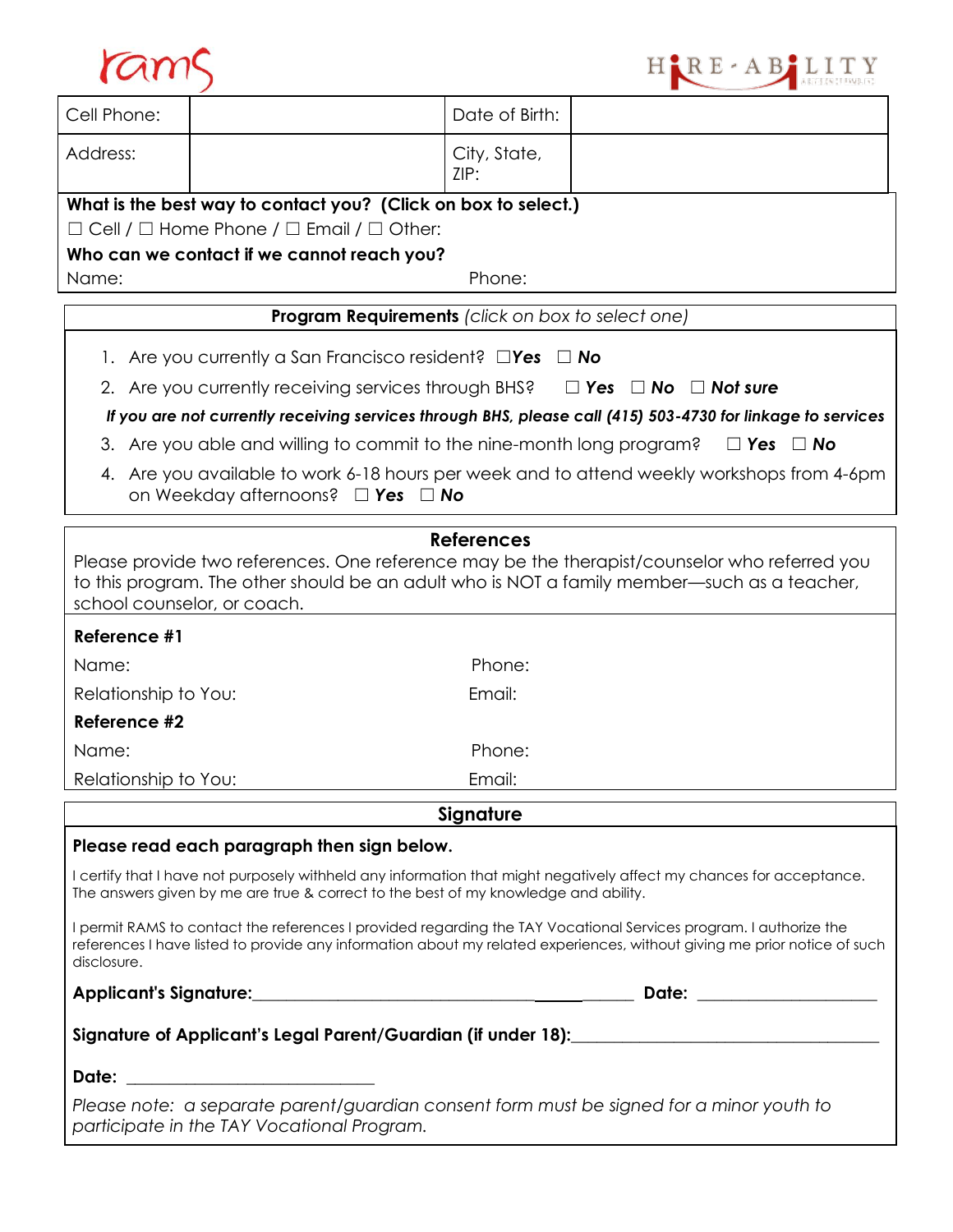

### **Motivation Questions**

In the space below, please type or neatly write your answers to these three questions. Your answers don't need to be long, but they should be thoughtful!

**1. What are some areas you would like to grow in or need help with? What would you like to gain by participating in this program? (***For example: learning how to interview for a job, managing my time, motivating myself, etc.)* 

**2. What are your hobbies or interests?** 

**3. Have you ever worked or volunteered before and where (please list):**

**3. If you could have one super power, what would it be and why?** 

**Are you currently participating in any other programs, sports or extra-curricular activities?** ☐ Yes ☐ No

If yes, what is the name of the organization or program that you are participating in?